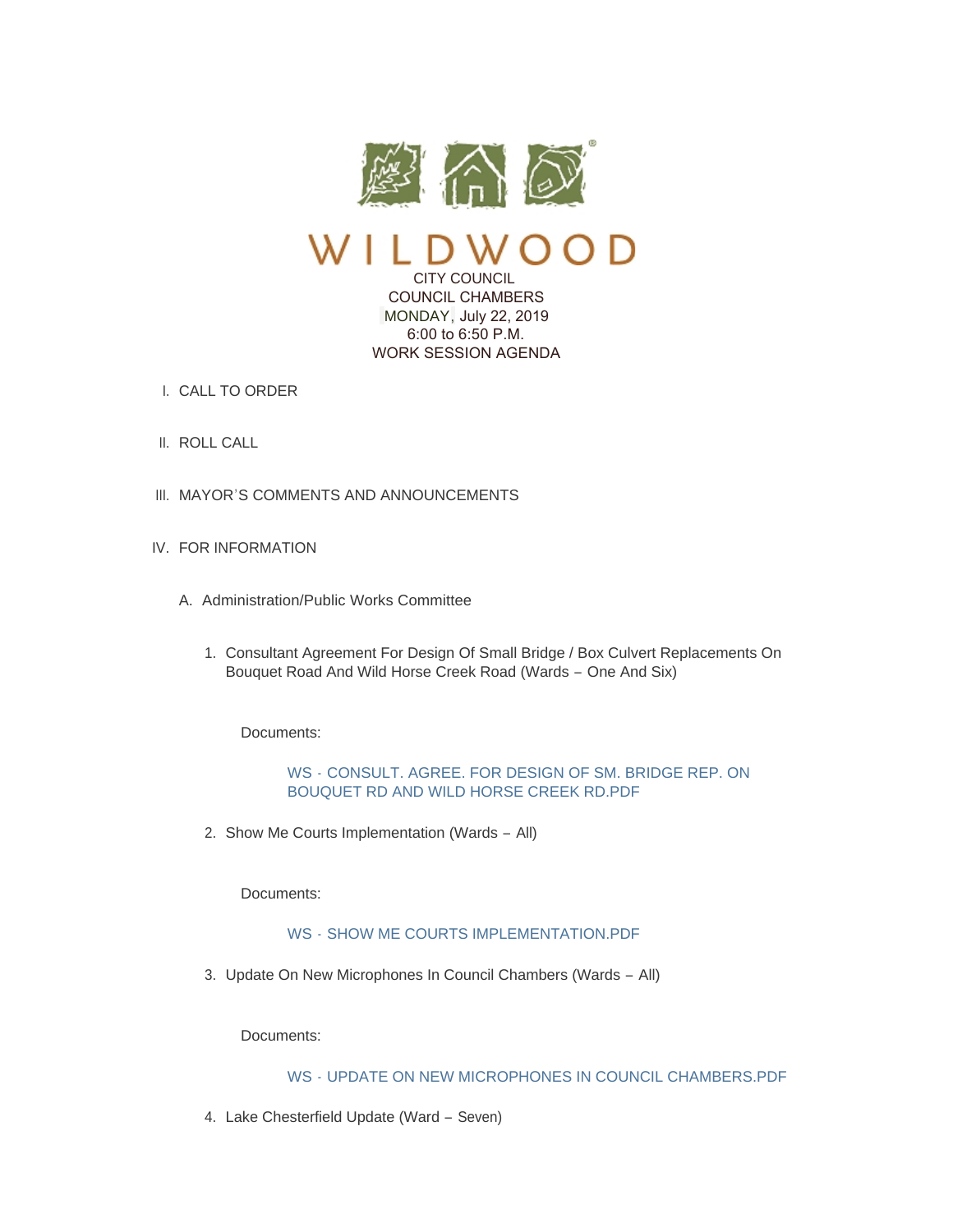Documents:

# WS - [LAKE CHESTERFIELD UPDATE.PDF](https://www.cityofwildwood.com/AgendaCenter/ViewFile/Item/21252?fileID=26835)

5. City Hall HVAC Interface (Wards - All)

Documents:

# WS - [CITY HALL HVAC INTERFACE.PDF](https://www.cityofwildwood.com/AgendaCenter/ViewFile/Item/21253?fileID=26844)

- B. Department Of Planning And Parks
	- 1. Community Park Phase III Update (Wards All)

Documents:

# WS - COMMUNITY PARK - PHASE III UPDATE PDF

- C. Planning And Parks Committee
	- 1. Advertising With West Newsmagazine For Senior Programming (Wards All)

Documents:

# WS - [ADVERTISING WITH WEST NEWSMAGAZINE FOR SR.](https://www.cityofwildwood.com/AgendaCenter/ViewFile/Item/21257?fileID=26803)  PROGRAMMING.PDF

2. Public Art Opportunities Within The Plaza Area Of The State Route 100 Pedestrian Bridge, Near State Route 109 (Wards - Five And Eight)

Documents:

#### WS - [PUBLIC ART OPPORTUNITIES WITHIN THE PLAZA.PDF](https://www.cityofwildwood.com/AgendaCenter/ViewFile/Item/21258?fileID=26804)

3. Update Report On Facility Reservations, Event Registrations, And Ongoing And Long-Term Maintenance Costs For Parks And Trail Facilities (Wards – All)

Documents:

# WS - [UPDATE REPORT ON FAC. RES. EVT. REG. AND ONGOING AND](https://www.cityofwildwood.com/AgendaCenter/ViewFile/Item/21259?fileID=26805)  LT MAIN. COSTS.PDF

4. Update On Parks And Recreation Action Plan (Wards - All)

Documents: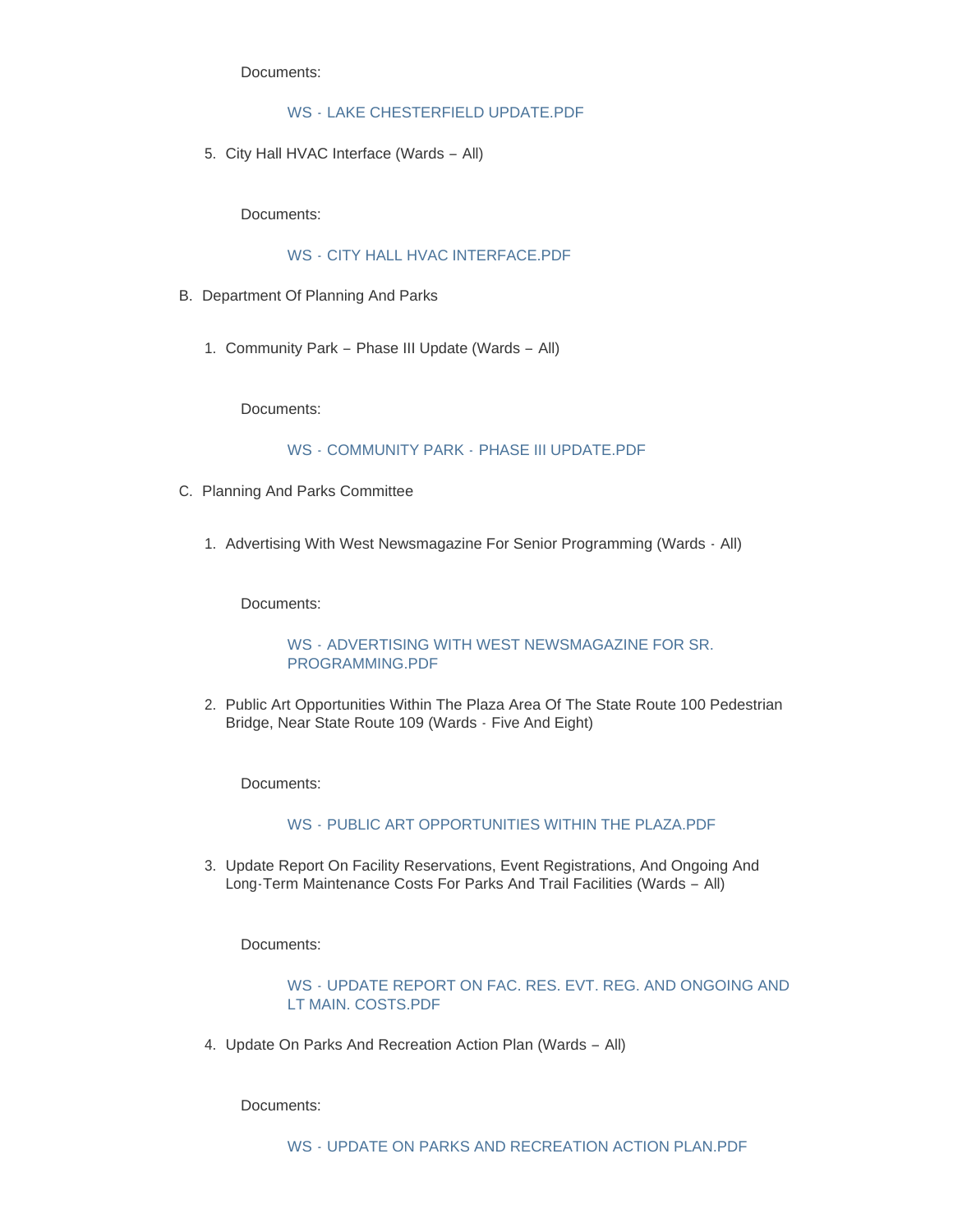- D. Rural Internet Access Committee
	- 1. Rural Internet Access Update (Wards All)

Documents:

WS - [RURAL INTERNET ACCESS UPDATE.PDF](https://www.cityofwildwood.com/AgendaCenter/ViewFile/Item/21262?fileID=26830)

E. Construction Project Updates (Wards - All)

Documents:

#### WS - [CONSTRUCTION PROJECT UPDATES.PDF](https://www.cityofwildwood.com/AgendaCenter/ViewFile/Item/21268?fileID=26809)

- V. FOR ACTION
	- A. Policy Regarding Replacement Of Existing Street Trees (Wards All)

Documents:

### WS - [POLICY REGARDING REPLACEMENT OF EXISTING STREET](https://www.cityofwildwood.com/AgendaCenter/ViewFile/Item/21265?fileID=26829)  TREES.PDF

- B. EXECUTIVE [CLOSED] SESSION: Legal Actions, Causes Of Action, Litigation Or Privileged Communications Between The City's Representatives And Its Attorneys [RSMO 610.021(1) 1994]
- VI. MISCELLANEOUS None
- VII. ADJOURNMENT

City Council will consider and act upon the matters listed above, and such others as may be presented at the meeting and determined to be appropriate for discussion at that time.

Notice is hereby given that the City Council may also hold a closed meeting for the purpose of dealing with matters relating to one or more of the following: Legal Actions, Causes of Action, Litigation or Privileged Communications Between the City's Representatives and its Attorneys [RSMO 610.021(1) 1994]; Lease, Purchase or Sale of Real Estate [RSMO 610.021 (2) 1994]; hiring, firing, disciplining or promoting employees by a public governmental body [RSMO 610.021 (3) 1994]; bidding specification [RSMO 610.021 (11) 1994]; sealed bids and related documents, until the bids are opened' and sealed proposals and related documents or any documents related to a negotiated contract until a contract is executed, or all proposals are rejected [RSMO 610.021 (12) 1994]; and/or individually identifiable personnel records, performance ratings or records pertaining to employees or applicants for employment [RSMO 610.021 (13) 1994].

The City of Wildwood will provide reasonable accommodations for persons attending City Council meetings. Requests for reasonable accommodations should be made by contacting Jessica Stirmlinger, Deputy City Clerk at 636-458-0440 or email at jessica@cityofwildwood.com at least 48 hours prior to the start of the meeting.